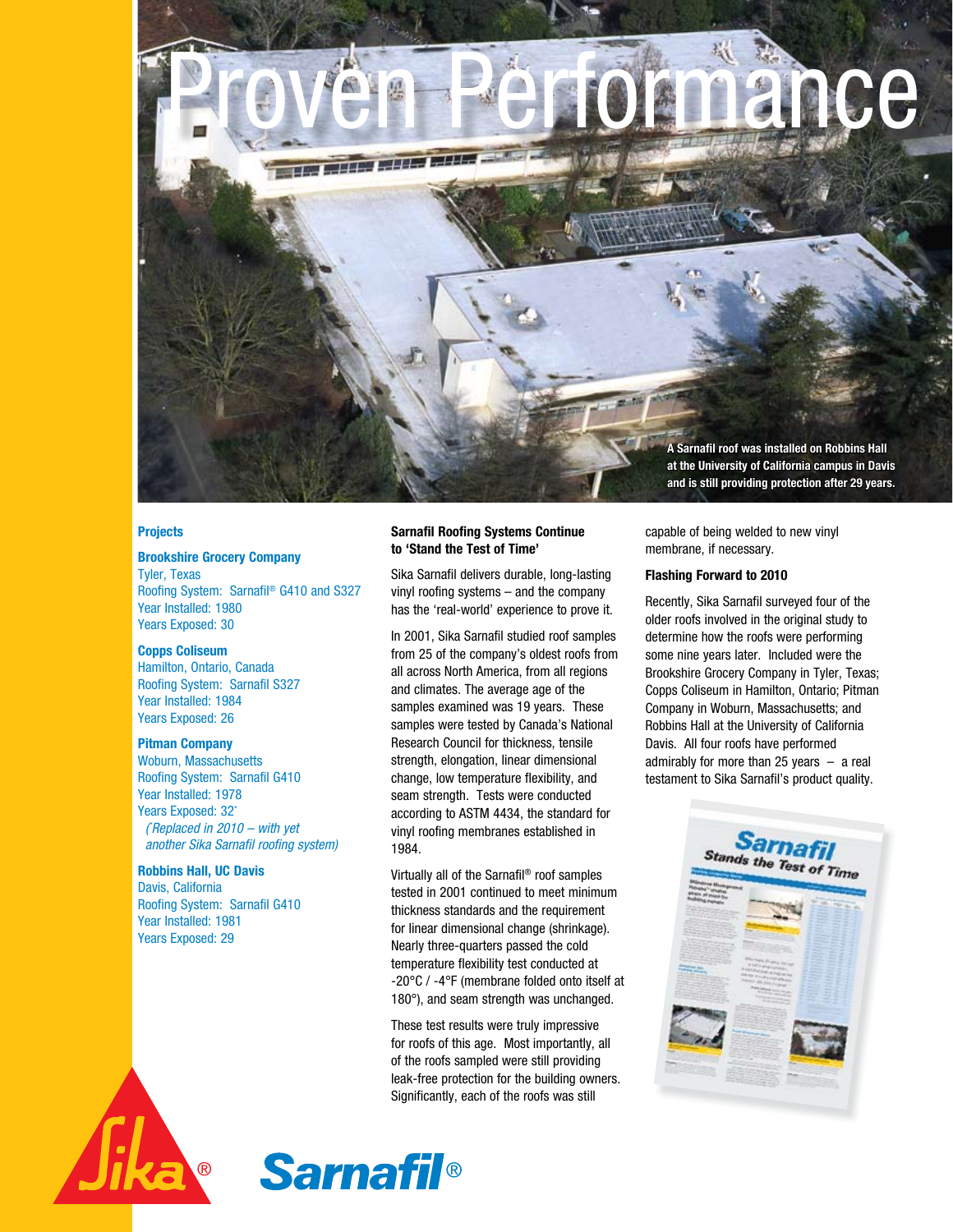"As far as I'm concerned, there is no equal to this roofing system. If it were up to me, this is the only roofing system I would ever use."

# **— Ken Reeves** Facility Maintenance Technician, Brookshire Grocery Company, Tyler, Texas Sarnafil Roof System Installed 1980



**Brookshire Grocery Company has had the same Sarnafil roofing system protecting its Tyler, Texas warehouse and manufacturing facility for 30 years.** 

# "I have been quite pleased with the performance of the roof, which has been in service for more than 25 years. In fact, we're hoping to get another five years out of our Sarnafil roof."

**– Brad Calder Director of Operations** Hamilton Entertainment and Convention Facilities, Inc. Copps Coliseum, Hamilton, Ontario Sarnafil Roof System Installed 1984



# **Older Sarnafil Roofs Revisited**

# **Brookshire Grocery Company**

Ken Reeves, facility maintenance technician at Brookshire Grocery Company, has been maintaining the 500,000 square-foot Sika Sarnafil roof on the Southwest Foods division warehouse and manufacturing facility in Tyler, Texas since the day it was installed in 1980. The roof consists of a G410 48 mil adhered Sarnafil system over the freezer section, and a S327 48 mil Sarnafil mechanically attached system on the rest of the roof.

"You can't ask for a better roofing system – I love it," Reeves stated. "The main advantage of the Sika Sarnafil roof is the longevity of the material and ease of repair – you just heat-weld a patch of the membrane to the repair and you are done."

Reeves said another benefit of the Sika Sarnafil roof is that it is energy efficient. Brookshire Grocery prepares ice cream, baked goods and cut fruit in this facility, so keeping the temperature cool inside is vital. "Before this roof we had a

hot-tar and gravel roof, which absorbed the Texas heat," he explained. "We used to run 36 intake and exhaust fans – but since the Sika Sarnafil roof was installed we haven't needed them at all." He added that even in areas that are not air-conditioned, the building stays very comfortable.

Ease of maintenance is another advantage of the Sika Sarnafil membrane. "I've worked on some other roofs where we were spending 20 to 40 hours a week fixing leaks," Reeves said. "With the Sika Sarnafil roof I only have to go up once every two or three months for routine maintenance."

Reeves expects many more years of worry-free performance from the Sika Sarnafil roof. "As far as I'm concerned, there is no equal to this roofing system," he remarked. "If it were up to me, this is the only roofing system I would ever use."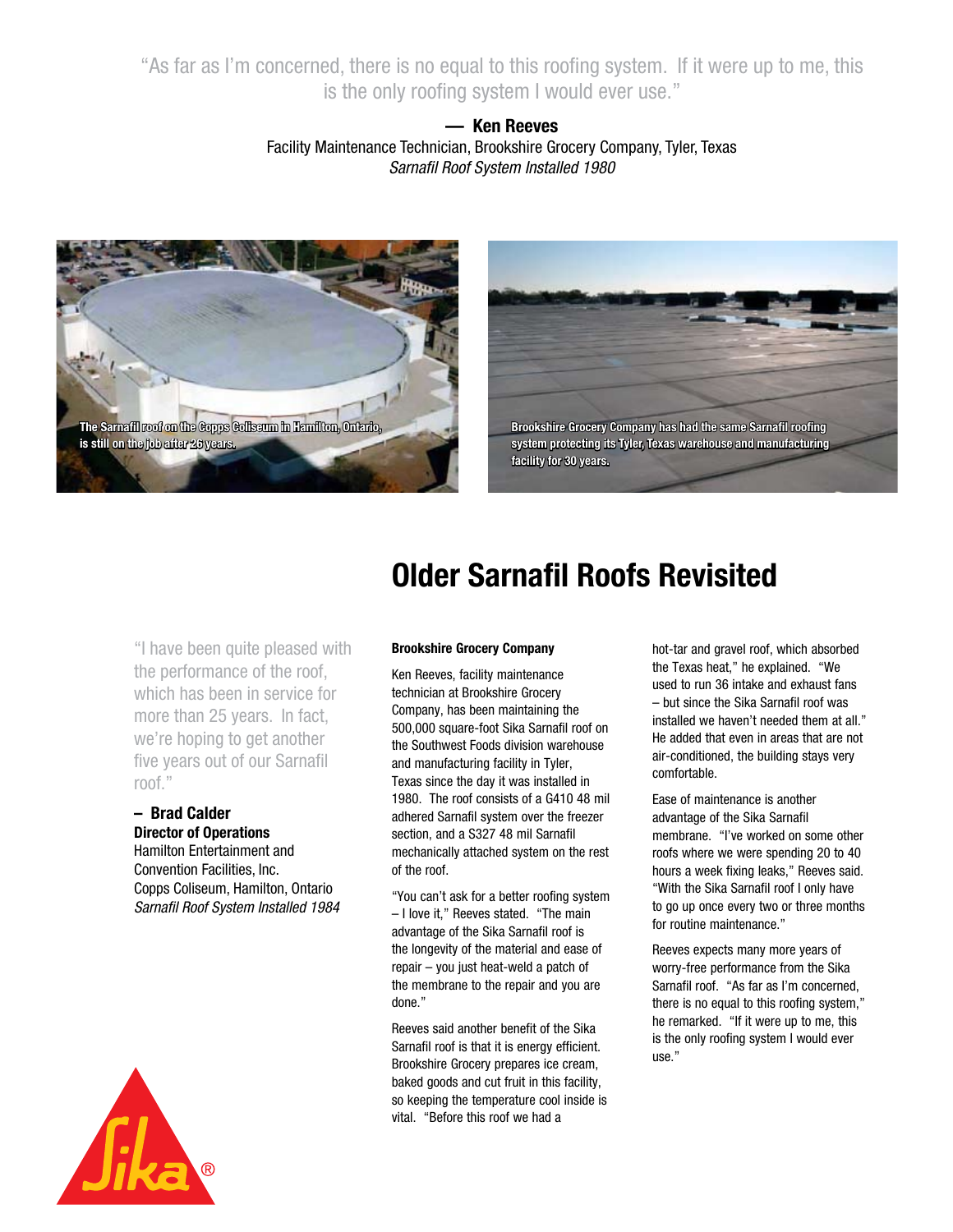

#### **Copps Coliseum**

The Copps Coliseum in Hamilton, Ontario, is home to the American Hockey League's Hamilton Bulldogs, and also the venue of many other sporting events and concerts. It has featured a S327 48 mil mechanically attached Sarnafil roof since the arena was built in 1984.

"I have been quite pleased with the performance of the roof, which has been in service for over 25 years," said Brad Calder, director of operations at Hamilton Entertainment and Convention Facilities, Inc. (hecfi.ca), which operates and manages Copps Coliseum. "In fact, we're hoping to get another five years out of our Sarnafil roof."

Calder added that he has seen some modified bitumen roofs installed and later replaced during the time the Sarnafil roof has been on the Copps Coliseum. "It certainly has been surprising to people around here that this roofing system has lasted so long and outlasted these other roofs," he remarked.

He also likes the low maintenance of the Sarnafil roofing system, "There is not much maintenance required, other than ensuring that the perimeter area drains and gutters are cleaned," Calder stated.

Sika Sarnafil representatives have also played a role in the longevity of the roof. "They have been fantastic to deal with," he explained. "They come out every two or three years to take a sample of the roof and see how it is performing. It's reassuring that they are able to give me a good assessment of how long this roof will last."

When the time comes to replace the Copps Coliseum roof, Calder said he would "most certainly" replace it with another Sika Sarnafil roof. "In fact, I would also consider using Sika Sarnafil systems on other roofs."

"This roof has completely exceeded my expectations! I see other roofing systems that only last 15 or 18 years – but the Sarnafil roof on Robbins Hall has lasted almost twice as long as that. In fact, it is performing as well as some of the other new roofs on campus."

**– Sean Snyder Project Manager** UC Davis, Davis, California Robbins Hall, UC Davis Sarnafil Roof System Installed 1981